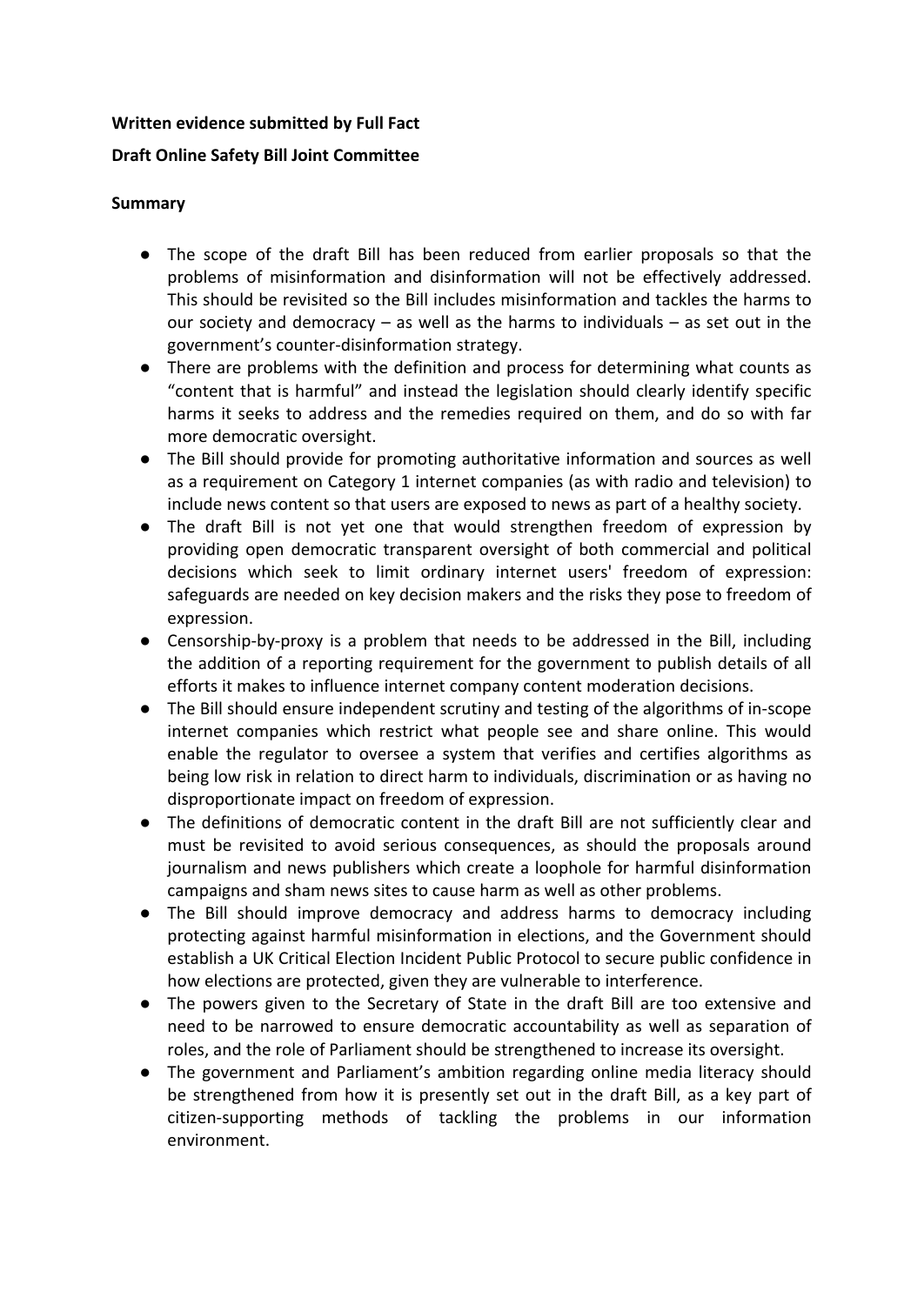● The role of the public in tackling harmful misinformation and informing policy in this area should be greatly enhanced under the Online Safety Bill, including citizen voice and participation.

# **About Full Fact**

- 1. Full Fact fights bad information. We're a team of independent fact checkers, technologists, researchers, and policy specialists who find, expose and counter the harm it does.
- 2. Bad information damages public debate, risks public health, and erodes public trust. So we tackle it in four ways. We check claims made by politicians, public institutions, in the media and online and we ask people to correct the record where possible to reduce the spread of specific claims. We campaign for systems changes to help make bad information rarer and less harmful, and we advocate for higher standards.
- 3. Full Fact is a registered charity. We're funded by individual donations, charitable trusts, and by other funders. We receive funding from both Facebook and Google. Details of our funding can be found on our website. $1$
- 4. Full Fact has long called for the government to take action in this area and the online misinformation that has come with the pandemic has made this need even more evident. We cannot go on relying on the internet companies to make decisions without independent scrutiny and transparency. We welcome that the process of pre-legislative scrutiny of the draft Online Safety Bill is finally going ahead, and that the Joint Committee on the Draft Online Safety Bill is undertaking an inquiry: good legislation and regulation could make a significant difference in tackling dangerous online misinformation.
- 5. Full Fact's expertise covers online misinformation and public debate. Some areas of the Online Safety Bill including specific harms falls beyond our areas of expertise (e.g., illegal harms around protecting children and relating to terrorism) and this submission reflects this.
- 6. Full Fact is a member of Ofcom's Making Sense of Media Advisory Panel which brings together experts to debate and inform the development of Ofcom's media literacy research and policy work.
- 7. Full Fact is a member organisation of the Counter-Disinformation Policy Forum, which is convened by the Department for Digital, Culture, Media & Sport (DCMS) and brings together stakeholders from internet platforms, civil society academia and government to limit the spread and harmful effects of misinformation and disinformation.
- 8. This submission is in addition to a Full Fact written submission on the draft Online Safety Bill to the DCMS Sub-Committee on Online Harms and Disinformation earlier in September 2021.

<sup>1</sup> <https://fullfact.org/about/funding/>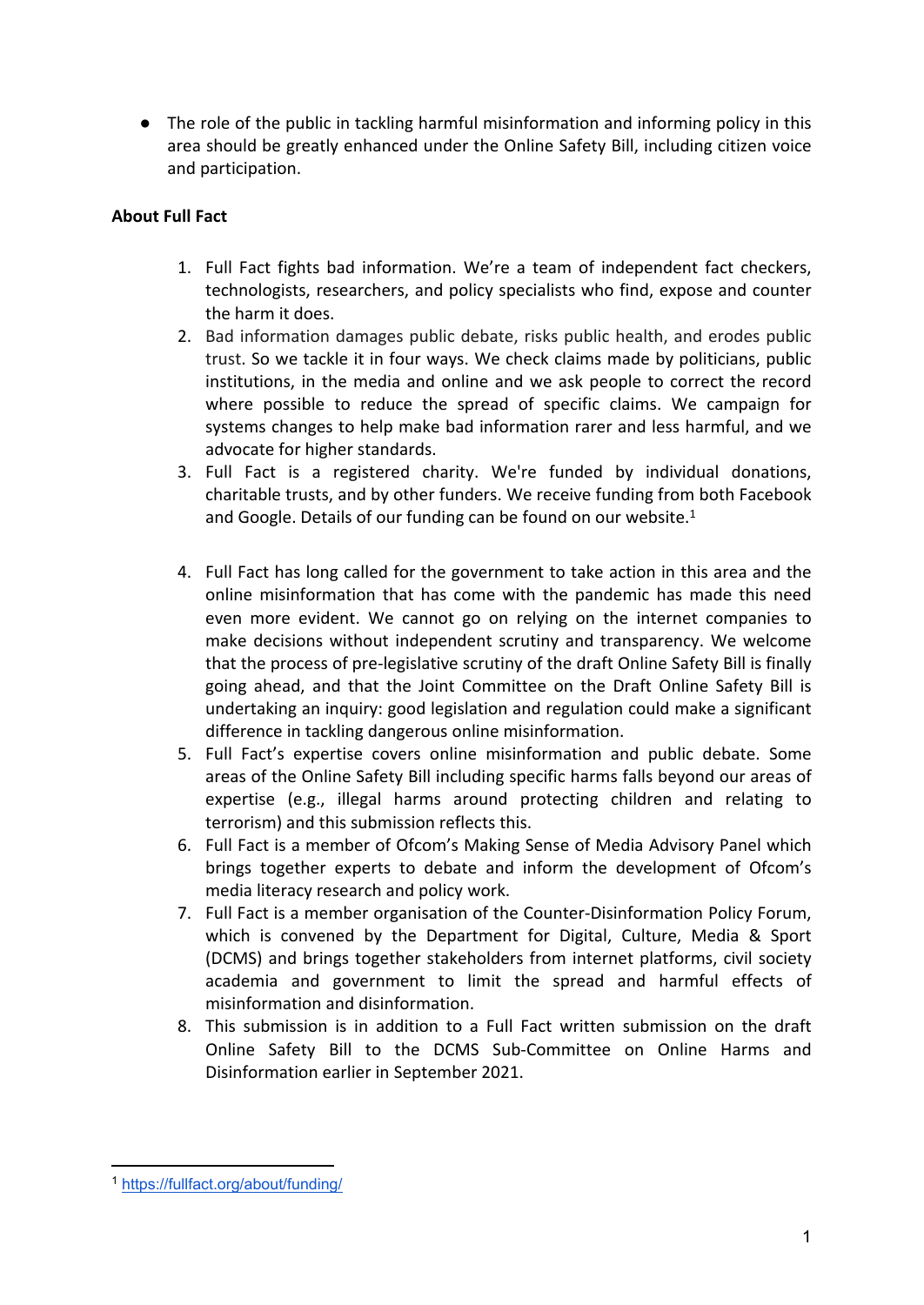# **Objectives**

**Will the proposed legislation effectively deliver the policy aim of making the UK the safest place to be online? Does the draft Bill make adequate provisions for people who are more likely to experience harm online?**

- 9. No. In its present form the draft Bill cannot be seen as legislation that will make the UK the safest place to be online, for a number of reasons.
- 10. Bad information ruins lives. We have seen this and continue to see this in the pandemic, with Covid-19 misinformation bringing very significant harm undermining safety to life and long-term health, and devastating families across the country.
- 11. We have seen, within and without the pandemic context, ordinary people being silenced by excessive action and overreaction by internet companies and/or government. The draft Bill, if not changed, could perpetuate this dynamic.
- 12. The omission of tackling harmful misinformation in the Online Safety Bill itself should be addressed: not putting this on the face of the Bill will not only weaken attempts to address harms but will also undermine protecting freedom of expression.
- 13. The draft Bill does not make adequate provisions for people who are more likely to experience harm online: it does not read like a Bill that is based on a goal of understanding harms as experienced by people every day and setting out a basis by which proportionate and effective responses are taken forward to address those harms.
- 14. Whilst there is much in the draft Online Safety Bill that will be very positive to put into place, the Bill should be reoriented around developing proportionate responses to clearly identified harms with far more democratic oversight.

**Does the Bill deliver the intention to focus on systems and processes rather than content, and is this an effective approach for moderating content? What role do you see for e.g., safety by design, algorithmic recommendations, minimum standards, default settings?**

- 15. A systems focus is to be preferred, although there are many questions to be addressed on what the consequences may be at content level in the present draft Bill. This is a key reason, for example, why Full Fact is calling for independent scrutiny of the algorithms of in-scope internet companies (see below).
- 16. In seeking to address harms there is no point in seeing moderation of potentially problematic content as any kind of keystone as a whole ecosystem approach is required. Good information matters and should be addressed in the Bill.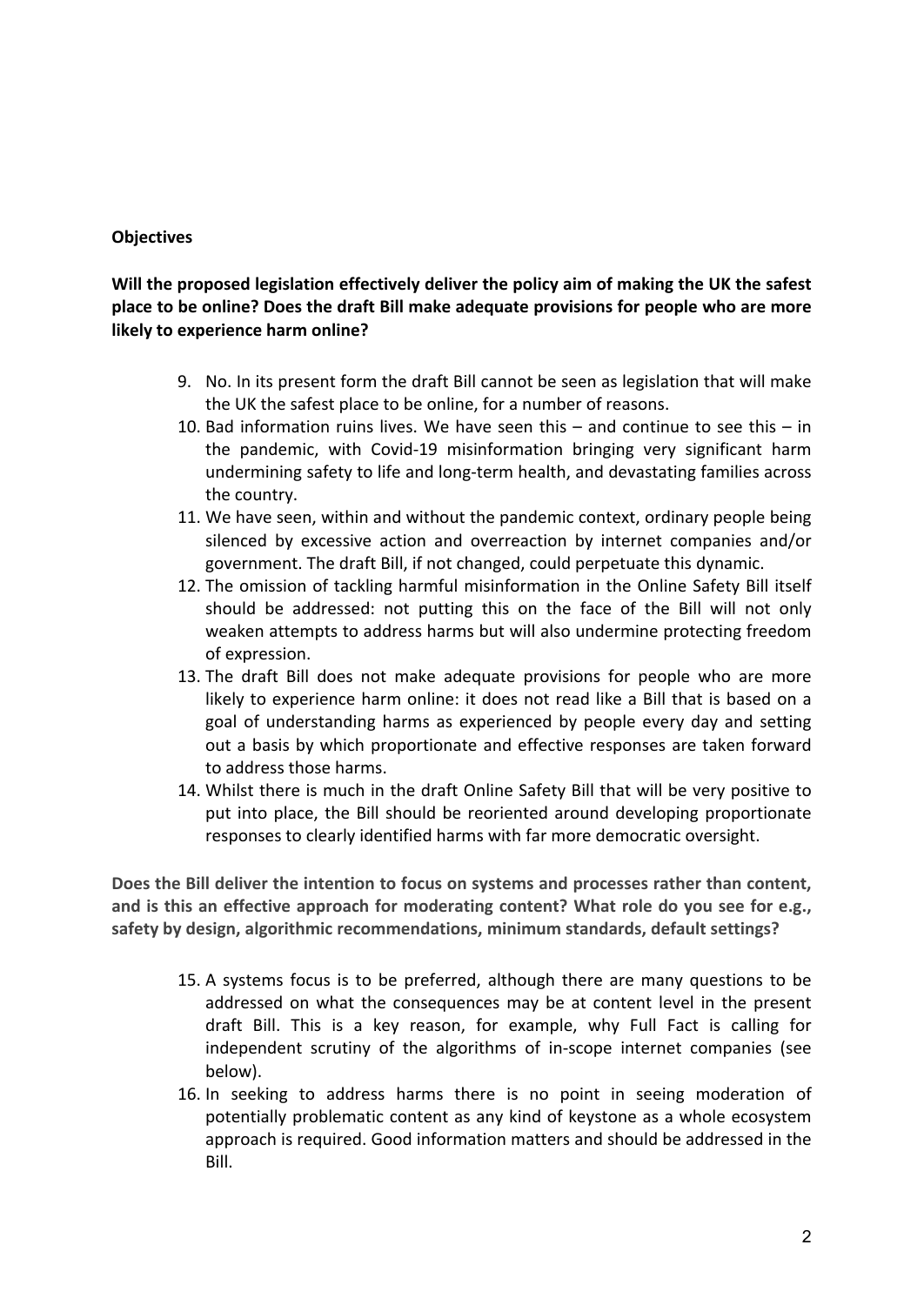### **Promoting authoritative information and sources**

- 17. Addressing online harms effectively is often not just about addressing bad information directly, it is also predicated on the supply and dissemination of good information. Despite efforts from some companies such as YouTube to promote 'authoritative news', high-quality news content and robust public information still struggles to get anywhere near the same level of traction as misinformation, as multiple studies have shown.<sup>2</sup> However, during the pandemic internet companies set themselves a high bar for promoting authoritative information, with most pointing users towards WHO and public health sources in well-designed news feed panels and redirecting users to robust sources in search results. The pandemic has shown that identifying authoritative news and information sources can be relatively straightforward, but promotion of robust, non-partisan information is not the norm outside of pandemic-related public health (and elections in some countries).
- 18. Parliament has previously recognised the need for news as part of a healthy society – it is a required part of radio and television output, for example. As the relative share of attention in legacy media declines, and as audiences fragment, we recognise the erosion of the shared reality that comes from shared access to news. That has consequences for our democracy and society more generally. We believe that Parliament could consider whether a similar requirement to include news content should now be applied to Category 1 internet companies so that internet users are exposed to news in a similar way that broadcast audiences are. It is far better to pre-empt problems of misinformation by making good information readily available than to respond later with measures that restrict freedom of expression, and this may be one way of shifting the balance towards proportionate measures.

**Does the proposed legislation represent a threat to freedom of expression, or are the protections for freedom of expression provided in the draft Bill sufficient?**

- 19. We respectfully suggest that this is the wrong question. The status quo is a threat to freedom of expression. We need protections against what the internet companies and government are currently doing of their own accord, and not just a balancing act around the contents of this Bill.
- 20. A good Online Safety Bill would actually strengthen freedom of expression by providing open democratic transparent oversight of both commercial and political decisions which seek to limit ordinary internet users' freedom of expression.
- 21. Unfortunately, this is not yet that bill. We will explain the three key groups of powerful decision makers, the risks they pose to freedom of expression, and how the Online Safety Bill should address them in our view.

<sup>2</sup> [https://www.socialmediatoday.com/news/new-study-shows-that-misinformation-sees-significantly](https://www.socialmediatoday.com/news/new-study-shows-that-misinformation-sees-significantly-more-engagement-than/555286/)[more-engagement-than/555286/](https://www.socialmediatoday.com/news/new-study-shows-that-misinformation-sees-significantly-more-engagement-than/555286/); [https://www.wired.com/story/right-wing-fake-news-more](https://www.wired.com/story/right-wing-fake-news-more-engagement-facebook/)[engagement-facebook/](https://www.wired.com/story/right-wing-fake-news-more-engagement-facebook/)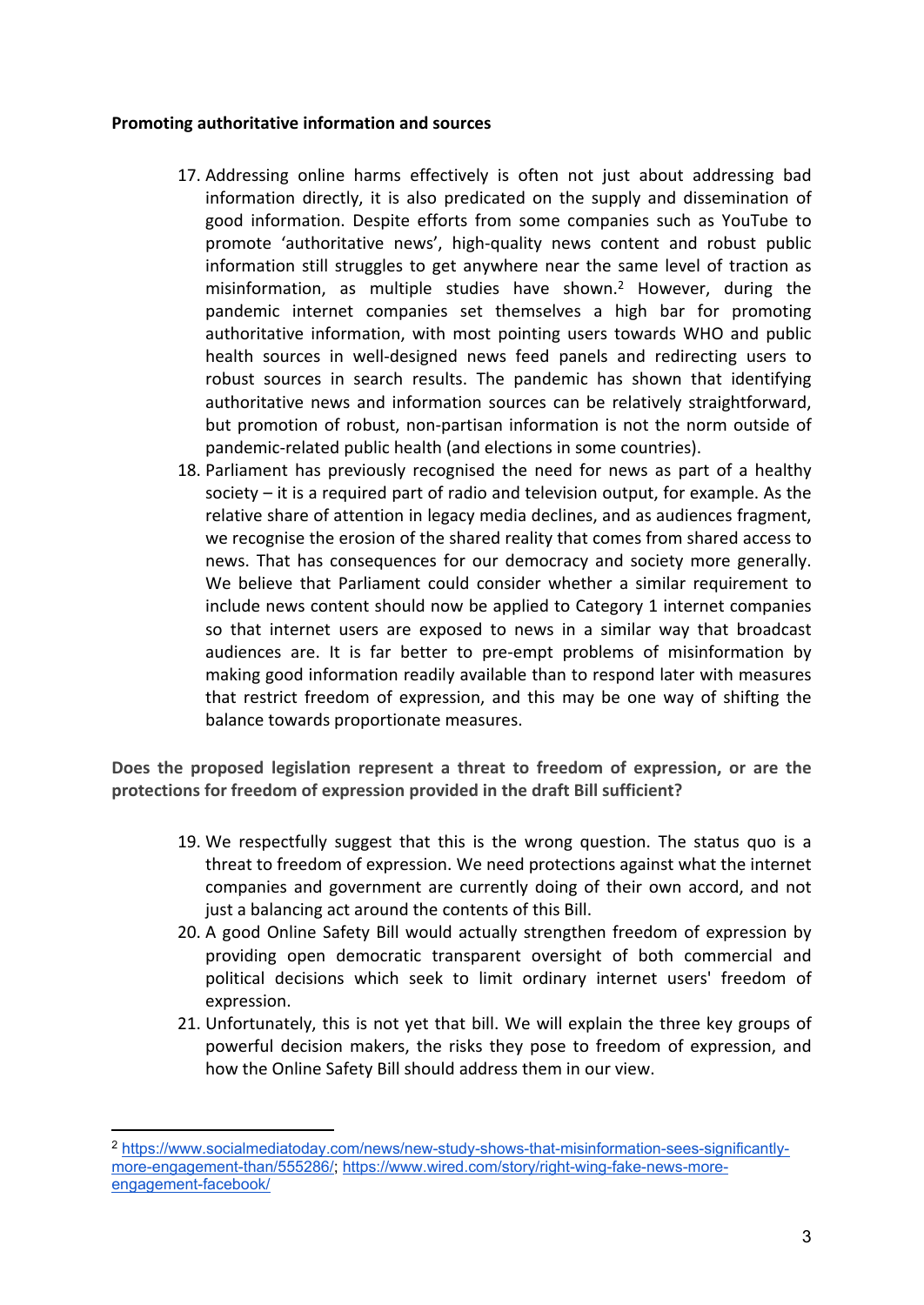- 22. The three decision makers are governments, internet companies, and content moderation algorithms. All are actively restricting freedom of expression and shaping public debate online today and all need legal safeguards on their activities, including targeted transparency measures, as outlined below.
- 23. Bad information ruins lives, and Full Fact believes that we need proportionate action from all three actors above to address clearly identified harms from bad information. But action on specific pieces of content should take freedom of expression as its starting point. We do not believe that an internet company, or anybody else, should necessarily take action just because somebody says something which isn't true. Freedom of expression includes the freedom to be wrong. When action is taken on specific content, the starting point should be giving users information from non-partisan, authoritative sources that helps them make up their own minds about whether to trust what they are seeing, in preference to more restrictive measures. That is not the status quo.
- 24. Governments can seek to legislate to stop people saying or sharing certain things. However, during the pandemic the UK government has leaned on the internet companies instead, pursuing censorship-by-proxy with little to no political or legal scrutiny. One example is that the government "summoned" internet companies to tell them to remove certain content about 5G mobile networks after harassment of telecoms workers and attacks on facilities. Whether that was a proportionate response deserves debate. Full Fact had warned about the danger of 5G misinformation the year before and called for the free speech response of better public health information. This warning was not heeded and after the situation escalated, perhaps avoidably, the government turned to censorship-by-proxy through the internet companies.
- 25. We believe that the Bill needs to include a provision to make government interventions in content moderation transparent.
- 26. Internet companies can overreach on their own initiative too. One admitted example is Facebook's decision to remove posts discussing whether Covid-19 may have come from a lab in response to a significant amount of misinformation around this. That decision was later reversed so the company would "no longer remove the claim that COVID-19 is man-made" in response to the news that the US government was evaluating that possibility. $3$  The frightening thing is that this is likely to be the tip of the iceberg of information the internet companies choose to restrict. While those companies hide information about the details and trade-offs of their response and resist independent evaluation, no parliament should rest easy. The only way to protect freedom of expression from the internet companies themselves is to legislate for oversight of their content moderation choices.
- 27. At the same time, some internet companies have adopted a range of ways of tackling harmful misinformation that leave people free to say and share what they want, including read-before-you-share prompts, Covid-19 information centres, and highlighting independent fact checking. We believe that, in principle, these kinds of responses are preferable to those that restrict freedom of expression and likely to be proportionate in a wider range of circumstances.

<sup>3</sup> <https://www.politico.com/news/2021/05/26/facebook-ban-covid-man-made-491053>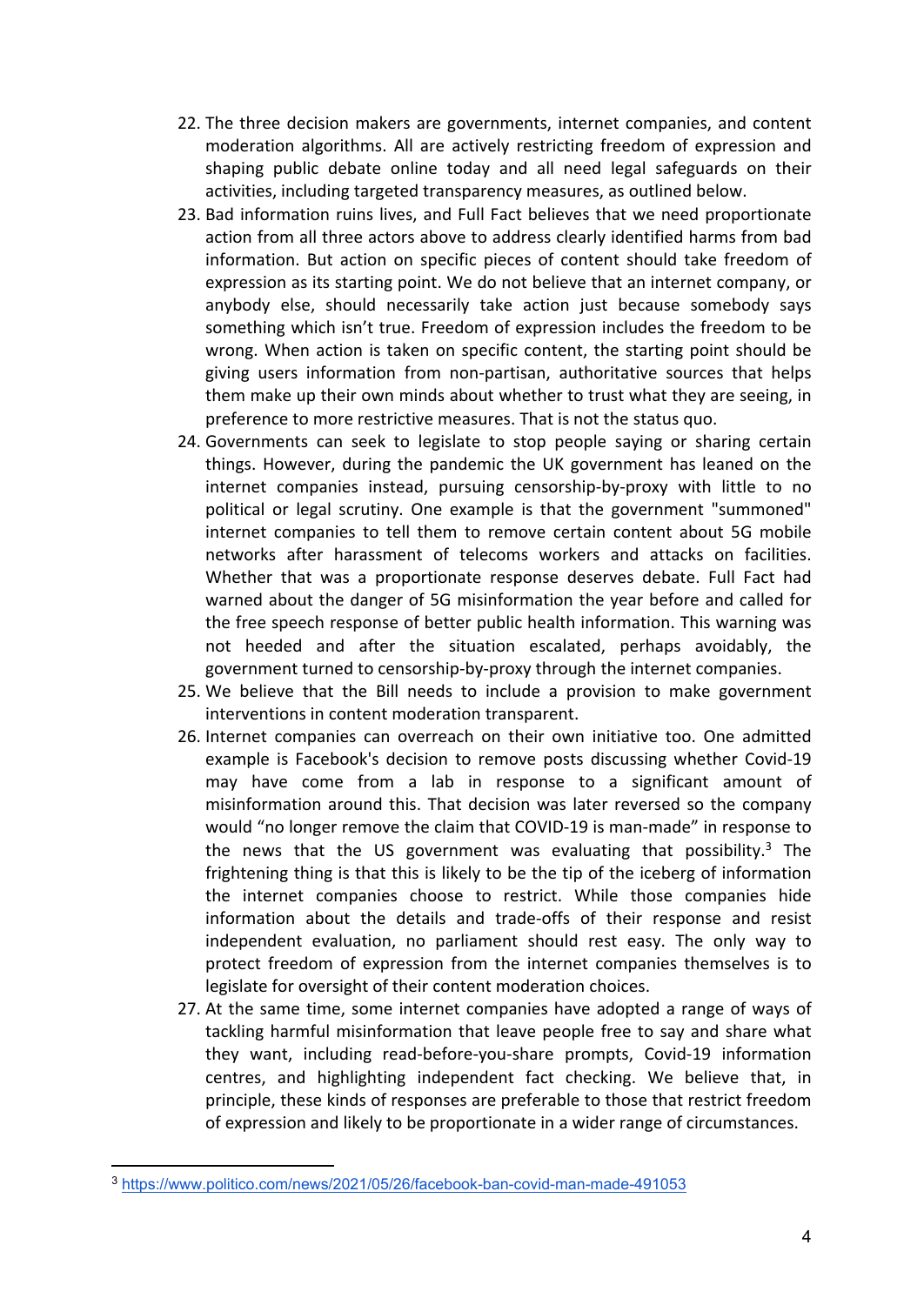- 28. So, we welcome the fact that Clause 12 sets out the obligation to carry out an assessment of the impact policies have on freedom of expression (as well as privacy). This is a needed requirement although it is not clear how detailed such assessments should be, whether they should be only retrospective or also forward looking, and also whether it is needed for every existing and new policy. It is welcome that such impact assessments must be kept up to date and be published (12.4.a and b) and that how the company intends to protect users' right to freedom of expression within the law in response to an impact assessment is to be made publicly available (12.5.a).
- 29. However, there appears to be a strong element of in-scope companies 'marking their own homework' when it comes to adhering to what the draft Bill requires, and this includes how freedom of expression features. Such a system will not work without independent quality control. There needs to be a stronger emphasis on Ofcom being able to set out directions for impact assessments and steps required and a duty to comply with any direction from Ofcom. We also believe that the Bill could set out the requirement for proportionate responses more clearly and enforceably.
- 30. Finally, content moderation algorithms are of course the responsibility of those who design and operate them. But the reality is that nobody can fully understand their effects when deployed at internet scale, especially given the internet companies' opaque approach. We have seen internet companies deploying algorithms that filter out posts referring to the place "Plymouth Hoe"<sup>4</sup> ; taking down posts from a police force warning about Covid-19 scams<sup>5</sup>; and even banning the internet company's own page after mistaking it for an Australian news site<sup>6</sup>. This is a new challenge for regulation, and impact assessments written by the companies themselves are not adequate to address it.
- 31. Content moderation algorithms can do real good if they work well, and if they malfunction, they can cause real harm. In this they are like many other safetycritical technologies. However, unlike many safety-critical technologies, the safety consequences of deploying a certain content moderation algorithm are not always obvious. How safe an aeroplane is will ultimately be visible for all to see, despite all the expertise that goes into its engineering. A qualified person can and must test whether an electrical system is safe. The effects of content moderation algorithms are far harder to understand, but their design is subject to no external scrutiny at all. It is no coincidence that some algorithms deployed by internet companies to their billions of users have been shown to directly discriminate on the grounds of race<sup>7</sup>.
- 32. The Online Safety Bill should seek to address these unintended effects by requiring independent testing of safety-critical content moderation algorithms

<sup>4</sup> [https://www.itv.com/news/westcountry/2021-01-27/facebook-removes-posts-featuring-plymouth](https://www.itv.com/news/westcountry/2021-01-27/facebook-removes-posts-featuring-plymouth-hoe-for-being-offensive) [-hoe-for-being-offensive](https://www.itv.com/news/westcountry/2021-01-27/facebook-removes-posts-featuring-plymouth-hoe-for-being-offensive)

<sup>5</sup> We are aware of this directly from the police force concerned.

<sup>&</sup>lt;sup>6</sup> Kevin Nguyen of ABC News compiled a list of many pages blocked when Facebook attempted to filter out news content in Australia. Along with Facebook's own page, it included a state government, a domestic charity, and a Fire Department [https://twitter.com/cog\\_ink/status/1362173998696566790](https://twitter.com/cog_ink/status/1362173998696566790) <sup>7</sup> [https://www.vox.com/recode/2020/2/18/21121286/algorithms-bias-discrimination-facial-recognition](https://www.vox.com/recode/2020/2/18/21121286/algorithms-bias-discrimination-facial-recognition-transparency)[transparency](https://www.vox.com/recode/2020/2/18/21121286/algorithms-bias-discrimination-facial-recognition-transparency)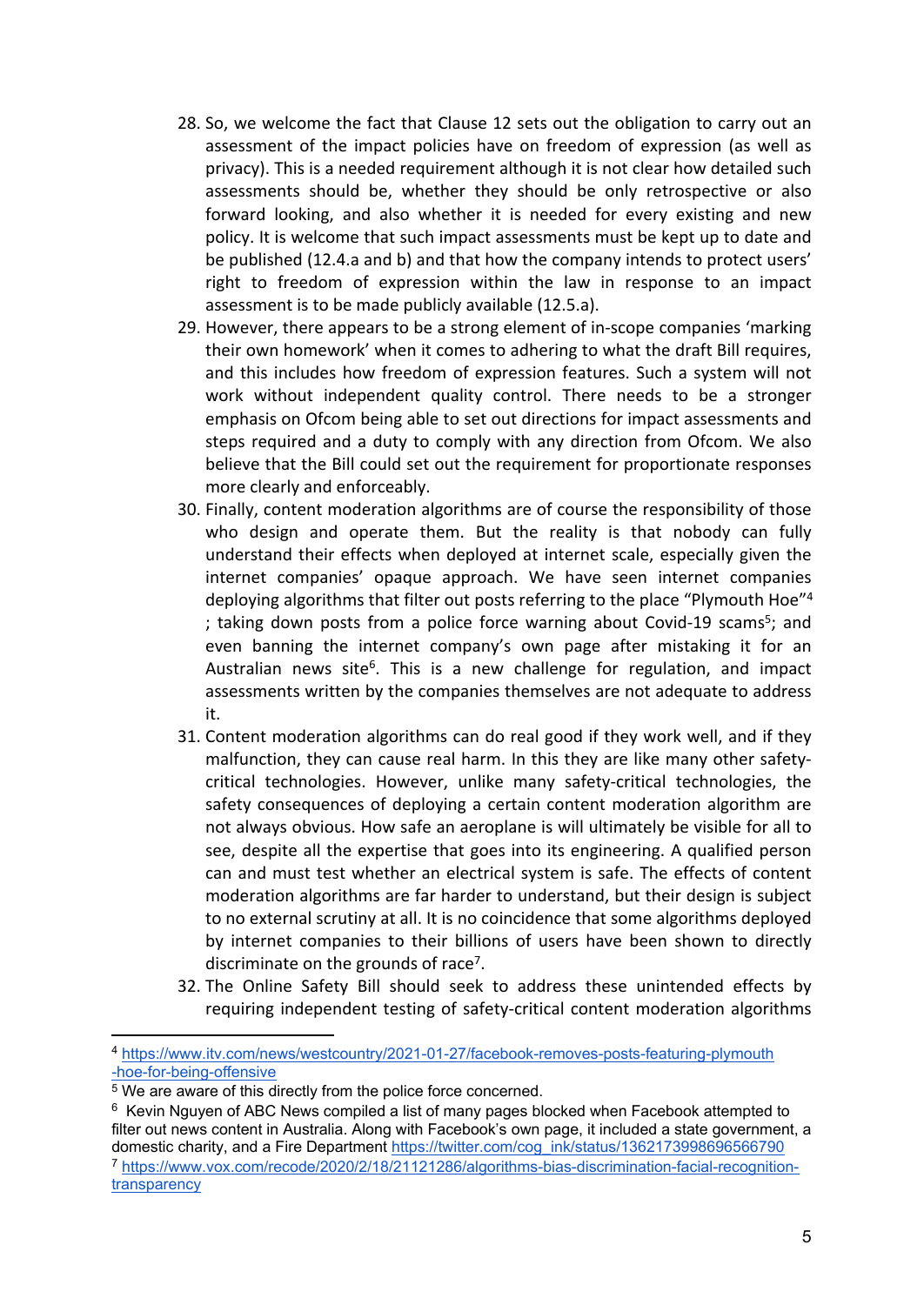(in many ways, just as other safety-critical industries require independent inspections). There would be challenges involved in putting this in place and institutionalising it under the auspices of Ofcom as regulator, keeping in mind factors such as not creating barriers to entry to the industry, or making it excessively costly in operation or to fix problems identified. In our view, these challenges need to be taken on.

- 33. One of the novel challenges for the Online Safety Bill is that it is no longer just powerful people who can effectively restrict someone's freedom of expression. Online abuse tactics can have much the same effect on their targets.
- 34. The internet has been a tremendous force for democratising public debate. It has made information more accessible, created a more level playing field, and helped people get together to pursue causes they believe in. But the choices internet companies make can powerfully enhance our ability to impart and receive information, or they can infringe on our freedom of expression.
- 35. Internet companies make the efforts they do to tackle abuse out of sheer necessity to make their product usable as well as because of external pressure. But they involve the kinds of trade-offs between competing rights that in a democracy should properly be made by elected politicians, or within a democratically accountable framework.
- 36. Ultimately, we do not understand the argument that freedom of expression would be better protected in the UK if Parliament steps out of the picture and continues to leave these unscrutinised powers in the hands of overseas internet companies.

#### **Content in Scope**

**The draft Bill specifically places a duty on providers to protect democratic content, and content of journalistic importance. What is your view of these measures and their likely effectiveness?**

- 37. The definition of "content of democratic importance" is not sufficiently clear in relation to what "is or appears to be specifically intended to contribute to democratic political debate" and this has the potential for serious and unintended consequences. Whilst the explanatory notes offer two kinds of examples this raises questions as to what would or would not be such content beyond this. The definition of "a live political issue" is also not clear and neither is it clear who determines that definition.
- 38. We declare an interest in that Full Fact is a recognised news publisher within the meaning of the draft Bill.
- 39. There are two main problems with the government's proposed exemption for news publishers and journalists. First, the underlying principle is flawed. If the draft Bill really requires special protections to make journalism possible under its rules, then its restrictions on ordinary internet users go too far. Journalists should not need or have privileged freedom of expression compared to their audiences (as distinct from privileged access to information or protection from interference with newsgathering, which they do sometimes need, and the law provides for).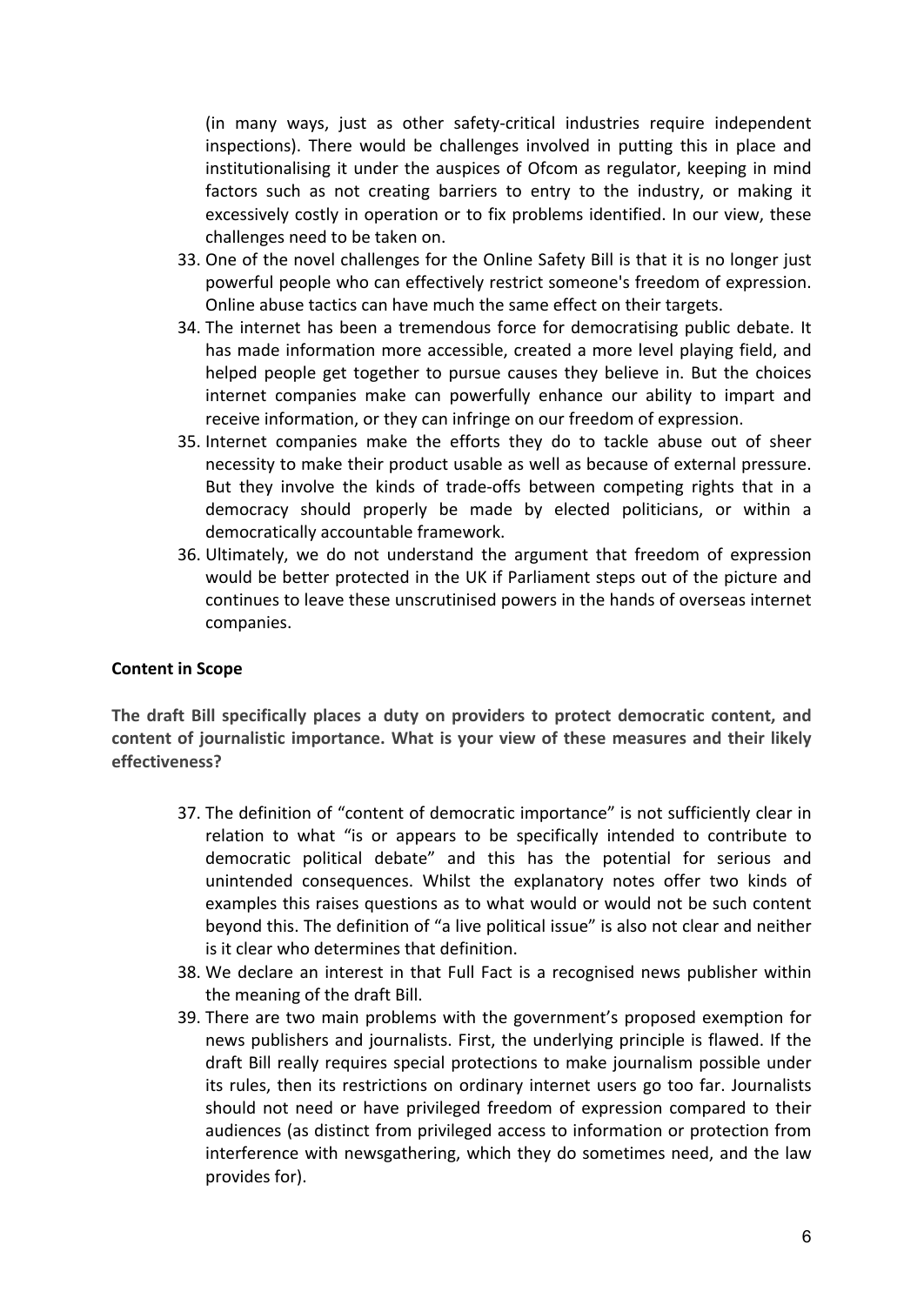- 40. Secondly, it will not work on its own terms and accidentally creates a loophole so big that some of the most reckless and harmful deliberate disinformation campaigns could sail through it. The criteria for a news publisher being a recognised news publisher essentially boils down to setting a standards code, handling complaints, and having an identifiable publisher. It would be trivial for a malicious disinformation campaign to comply with those requirements. During the pandemic at Full Fact we have seen the harm that can be caused by sites purporting to be legitimate news and these sham sites cannot be excluded from the proposed regime.
- 41. Well-meaning but poorly drafted measures could prove detrimental to individuals and society for years to come. Full Fact believes that democratic speech and journalistic content are among a number of such areas that should be very carefully considered before the final Bill is put to Parliament.

# **Earlier proposals included content such as misinformation/disinformation that could lead to societal harm in scope of the Bill. These types of content have since been removed. What do you think of this decision?**

- 42. It is important to distinguish between legislating about harms and legislating about content. There are many ways the Bill can help reduce societal harms without restricting content.
- 43. We strongly believe that the harms caused by misinformation and disinformation should be in the scope of the Bill.
- 44. The effect of not including this type of content explicitly is to reduce the scope of the draft Bill, so that the problems of misinformation and disinformation will not be effectively addressed, despite the government saying that these "have the potential to cause significant harm to both individuals and society… to influence elections, stoke racial divisions and abuse, and incite violence and rioting."<sup>8</sup>
- 45. The government's own RESIST counter-disinformation strategy states that: "When the information environment is deliberately confused this can: threaten public safety; fracture community cohesion; reduce trust in institutions and the media; undermine public acceptance of science's role in informing policy development and implementation; damage our economic prosperity and our global influence; and undermine the integrity of government, the constitution and our democratic processes."<sup>9</sup> The draft Bill's narrow focus on harm to individuals will fail to address all of these harms to our society and our democracy.
- 46. The shift from what was set out in the White Paper has gone alongside a shift from developing proportionate responses to clearly identified harms, to an approach with far less democratic oversight than we would expect, and far

<sup>8</sup> Online Media Literacy Strategy, July 2021

[https://assets.publishing.service.gov.uk/government/uploads/system/uploads/attachment\\_data/file/100](https://assets.publishing.service.gov.uk/government/uploads/system/uploads/attachment_data/file/1004233/DCMS_Media_Literacy_Report_Roll_Out_Accessible_PDF.pdf) [4233/DCMS\\_Media\\_Literacy\\_Report\\_Roll\\_Out\\_Accessible\\_PDF.pdf](https://assets.publishing.service.gov.uk/government/uploads/system/uploads/attachment_data/file/1004233/DCMS_Media_Literacy_Report_Roll_Out_Accessible_PDF.pdf)

<sup>9</sup> RESIST Counter Disinformation Toolkit, 2019 [https://gcs.civilservice.gov.uk/publications/resist](https://gcs.civilservice.gov.uk/publications/resist-counter-disinformation-toolkit/)[counter-disinformation-toolkit/](https://gcs.civilservice.gov.uk/publications/resist-counter-disinformation-toolkit/)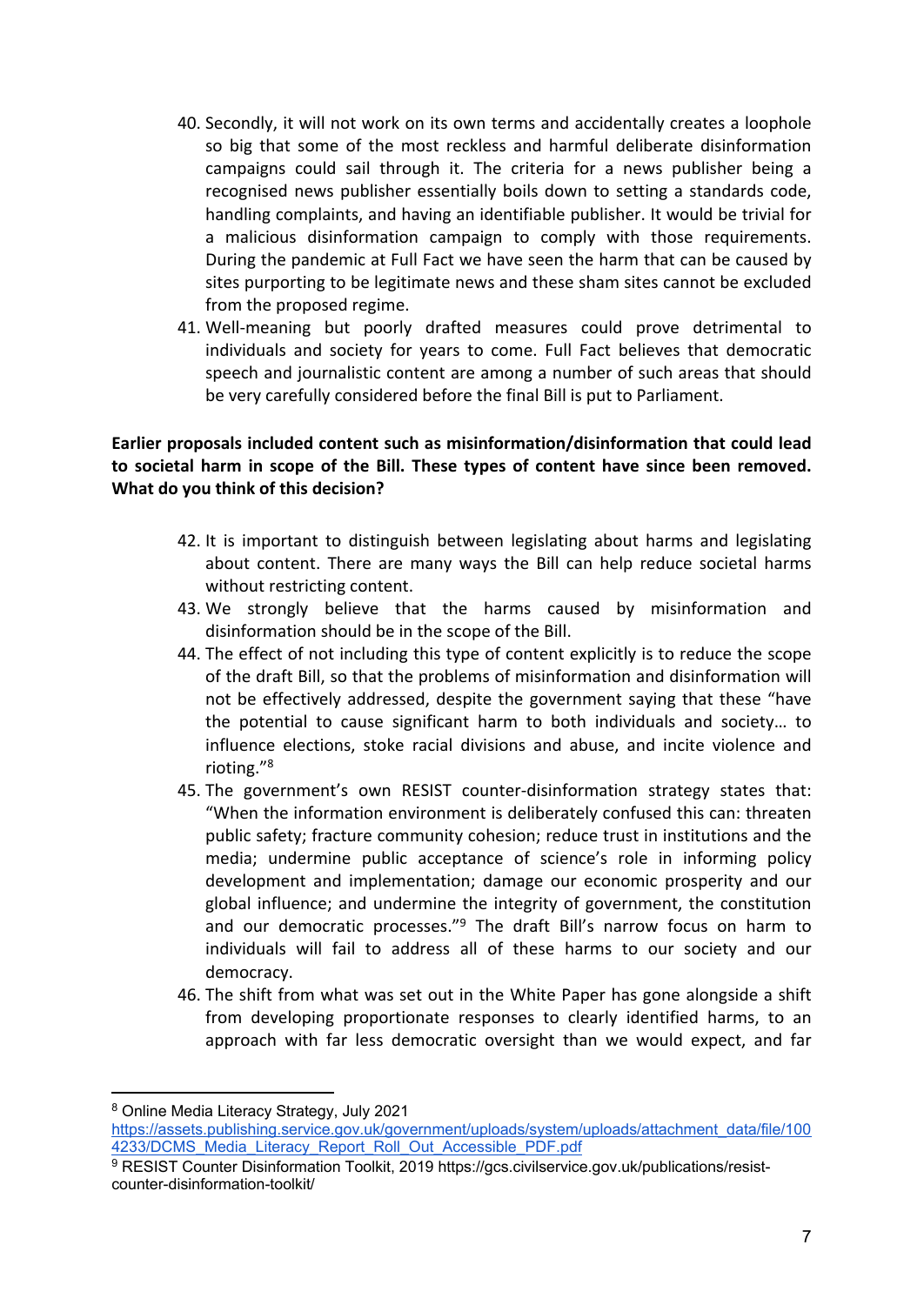more emphasis on the control of content that ordinary internet users can see and share.

- 47. The failure to establish an open, democratic, transparent process for tackling the harms caused by misinformation and disinformation leaves an oversight vacuum and invites overreach as well as risking over-moderation by platforms. The draft Bill's proposal of an advisory committee on misinformation appears to be all the draft Bill presently does in this area and this is utterly inadequate.
- 48. Meanwhile, it is clear that the government has come to think that its role includes identifying particular bits of legal content on the internet that should not remain online, and pressuring internet companies to remove them.
- 49. This government's enthusiasm for censorship-by-proxy has been a marked feature of its response to the pandemic. A government press release stated that "Up to 70 incidents a week, often false narratives containing multiple misleading claims, are being identified and resolved."<sup>10</sup> It did not define 'resolved'. A subsequent story briefed by the government to the BBC said: "The culture secretary is to order social media companies to be more aggressive in their response to conspiracy theories linking 5G networks to the coronavirus pandemic."<sup>11</sup> Of course we accept that measures taken with good intentions during an emergency are never likely to be perfect. But instead of establishing open, democratic, transparent methods for responding to harmful false information in future, this draft Bill's silence on misinformation and disinformation risks locking in censorship-by-proxy as the new normal and relying on the good faith and judgement of staff currently in post, rather than limiting potential overreach by less scrupulous future decision-makers.
- 50. We would be glad to discuss with the committee how the Bill could promote proportionate and open ways of tackling these serious harms.

#### **Democratic harms and election integrity**

- 51. On democratic integrity, the Government appears resistant to tackling societal or collective harms without a definitive clear line to direct individual harm. Yet the government is aware such threats and risks are real. The Government has indicated that foreign state disinformation campaigns during UK elections will be out of scope of the Online Safety Bill.
- 52. We would urge revisiting this area in relation to elections, and not just its relationship with harms to individuals. We do not believe it is right that the national security and other implications of disinformation campaigns during UK elections are out of the scope of the Bill. Indeed, the Prime Minister assured Parliament earlier this year that the Online Safety Bill that will be presented to the House this year will contain sufficient powers to tackle collective online harms, including threats to our democracy<sup>12</sup>.

<sup>&</sup>lt;sup>10</sup> Government cracks down on spread of false coronavirus information online, Mar 2020 [https://www.gov.uk/government/news/government-cracks-down-on-spread-of-false-coronavirus](https://www.gov.uk/government/news/government-cracks-down-on-spread-of-false-coronavirus-information-online)[information-online](https://www.gov.uk/government/news/government-cracks-down-on-spread-of-false-coronavirus-information-online)

<sup>11</sup> 'Coronavirus: Tech firms summoned over 'crackpot' 5G conspiracies' BBC News, Apr 2020 <https://www.bbc.co.uk/news/technology-52172570>

<sup>12</sup> Integrated Review debate, House of Commons, 16 March 2021 [https://hansard.parliament.uk/commons/2021-03-16/debates/52D67D49-A516-4598-AC69-](https://hansard.parliament.uk/commons/2021-03-16/debates/52D67D49-A516-4598-AC69-68E8938731D9/IntegratedReview#contribution-76EFB229-E887-4B38-BBBD-09B5E13FA760)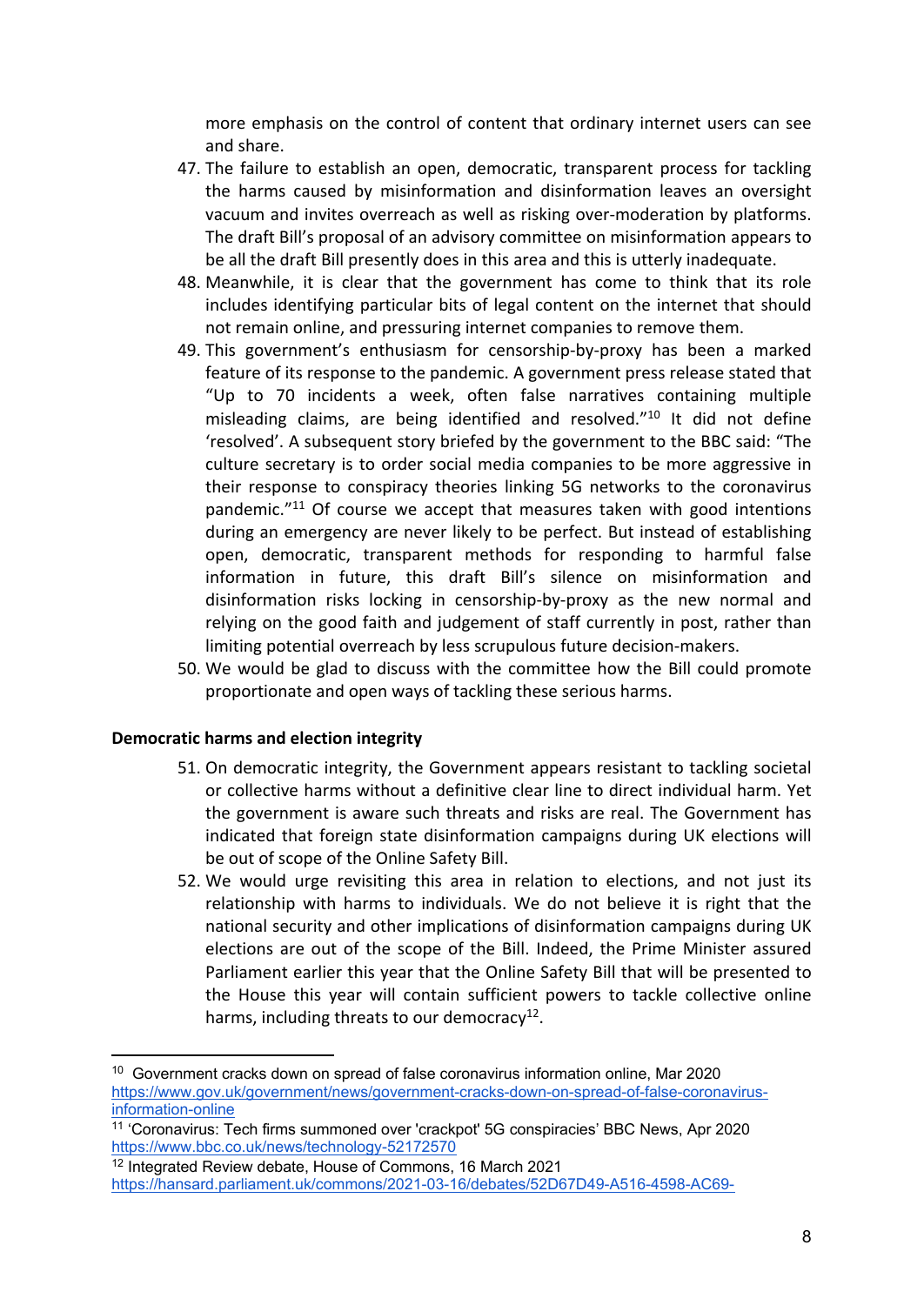53. The Bill should be strengthened and amended to improve democracy and address harms to democracy, including protecting against harmful misinformation in elections.

# **The need for a UK Critical Election Incident Public Protocol**

- 54. There may come a time during an election when the public needs to be warned about a specific threat identified by the security services, but at the moment the decision would be up to the government of the day, which would be put in a difficult position and is likely to be seen as conflicted.
- 55. In Canada, this problem has been solved by setting out a public protocol—the Critical Election Incident Public Protocol (CEIPP)—for handling such situations and to depoliticise a key area where a general election may be vulnerable to interference and requires a solution to protect and defend electoral systems and processes.
- 56. The UK Government should develop and publish a protocol for alerting the public to incidents or campaigns that threaten the UK's ability to have a free and fair election that is independent of elected politicians. Ideally, the Elections Bill should include a provision requiring such a protocol to be agreed. It is important that The Elections Bill does, as the government has stated, work alongside measures in the Online Safety Bill and Counter-State Threats Bill 'to protect our globally respected UK democracy from evolving threats'. Coherence is required across different regulations and associated practices, including on known and foreseeable risks.
- 57. The draft Online Safety Bill contains a provision (under Clause 112 Secretary of State directions in special circumstances) enabling the Secretary of State to give Ofcom directions when they consider there is a threat to the health or safety of the public, or to national security. This clause, which requires significant attention in parliamentary scrutiny and wider debate on the draft Bill, does not explicitly mention elections.
- 58. The present draft Bill clause 112 is largely focused on directing Ofcom to prioritise action to respond to such a specific threat through its media literacy functions and requiring certain internet companies to publicly report on what they are doing to respond to such a threat.
- 59. Given the Online Safety Bill is about Ofcom and regulation to prevent harm emerging from internet companies' platforms in its scope, if democratic harms were folded into the Bill, as we believe they should be, this could then interlock with other regulators and actors, to address harmful misinformation and disinformation or other incidents threatening free and fair elections. A sensible precautionary provision is required to ensure that the public can be informed of any threats through a predictable and trusted process which can be effectively mitigated through public information.
- 60. The reality at the moment is that the decision about whether to warn the UK public of a threat to our elections is as likely to be taken in California as Westminster. An election is possible at any moment. If conducted under

[<sup>68</sup>E8938731D9/IntegratedReview#contribution-76EFB229-E887-4B38-BBBD-09B5E13FA760](https://hansard.parliament.uk/commons/2021-03-16/debates/52D67D49-A516-4598-AC69-68E8938731D9/IntegratedReview#contribution-76EFB229-E887-4B38-BBBD-09B5E13FA760)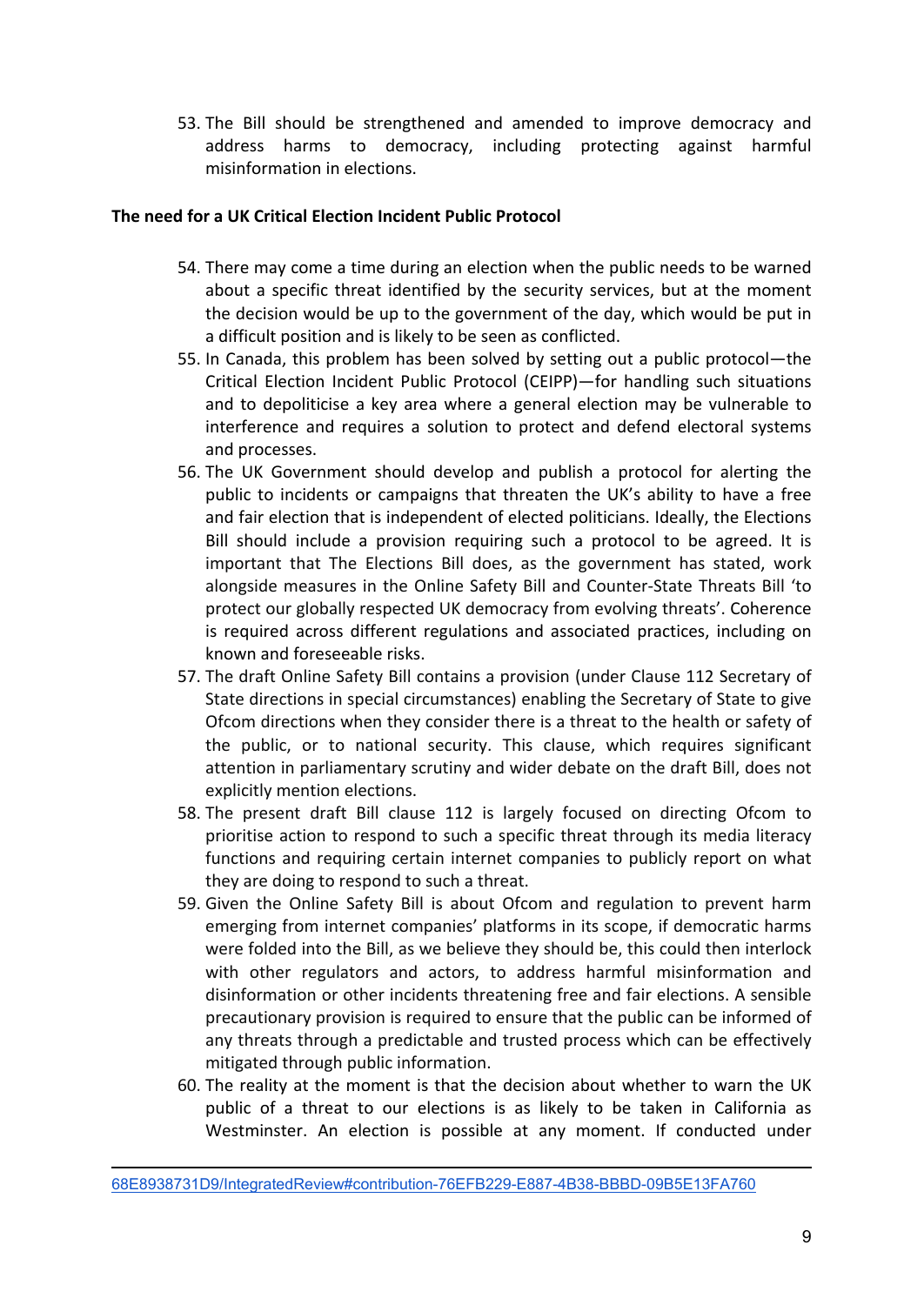current rules or indeed, as the present Elections Bill and draft Online Safety Bill envisages, it will be vulnerable to a serious incident with no protocol in place.

**What would be a suitable threshold for significant physical or psychological harm, and what would be a suitable way for service providers to determine whether this threshold had been met?**

- 61. We see three problems with the definition and process for determining what counts as "content that is harmful" set out in clauses 45 and 46.
- 62. Underlying them all is the central mistake made in the draft Bill of trying to define harm in the abstract and then hand off to Ofcom and internet companies the details of how to identify and tackle it. What is needed instead is legislation that clearly identifies the specific harms it seeks to address and the remedies it wishes to require, as the draft Bill does try to do in respect of specific kinds of illegal content. That legislation would of course need to be regularly revisited by Parliament. The idea of legislating for online safety once and for all is hubristic and ignores the constantly evolving nature of content, etiquette and design of networks online. It would be far better to accept that this is a new area of law that will need to gradually develop with ongoing parliamentary oversight. For context, the UK has passed an immigration act once every 2.5 years this century. The Communications Act is now 18 years old.
- 63. The three problems we see with the definition and process are as follows. First, as with most of the draft Bill, the definition of harm gives too much power to Ministers. It is impossible to imagine legislation giving Ministers such sweeping powers to designate harmful content offline that, say, newspaper publishers were then required to restrict. The case has not been made that this power is necessary or proportionate. At the very least, this power deserves far more parliamentary scrutiny than the draft Bill allows for. While a time-limited power of this sort might have some value in responding to emergencies, we see no reason why these far-reaching choices should be made by Ministers and set out in unamendable regulations with such limited opportunity for parliamentary debate.
- 64. Secondly, the ambiguous threshold of "significant" harm can and will be interpreted very differently according to the interests of those involved. The word "significant" can be used to mean anything from "not trivial" to "having serious consequences". Internet companies have every incentive to use the strongest interpretation so as to reduce the work they have to do to meet their obligations. At the very least, this ambiguity will hinder the regulator's work and credibility by leaving them at constant risk of legal challenge for overstepping these blurry boundaries.
- 65. Thirdly, the draft Bill's definition of harm will make it harder to address the real social harms that the government itself says come from disinformation ("threaten public safety; fracture community cohesion; reduce trust in institutions and the media; undermine public acceptance of science's role in informing policy development and implementation; damage our economic prosperity and our global influence; and undermine the integrity of government, the constitution and our democratic processes."). It will either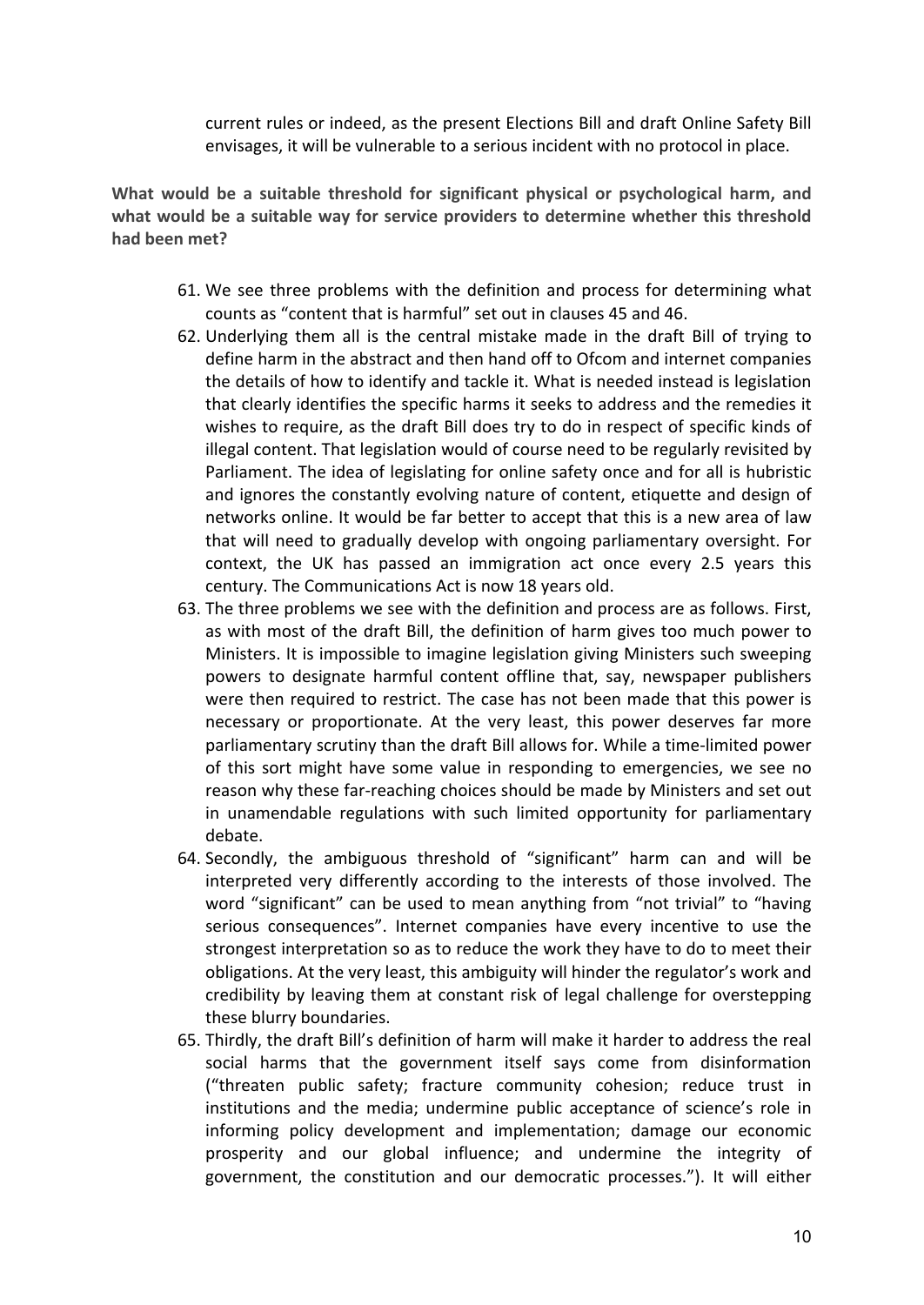require contorted and convoluted attempts to explain how, for example, election interference harms individual people psychologically, or simply leave these harms unaddressed. It is notable that the only part of the draft Bill that in any way responds to the government's own concerns on disinformation, Section 112 ("Secretary of State directions in special circumstances"), does not use the definition of harm used elsewhere but instead refers broadly to threats to "the health and safety of the public, or to national security". Perhaps this shows that the focus on harms to individuals is too narrow to address the harms the government itself is worried about.

- 66. As we have argued elsewhere in this submission, designating specific harms on the face of the Bill so it is clear what it means to address is the productive way forward. It could also unlock a better way to set out threshold(s) in a more meaningful and actionable way for service providers. Whilst there could be value in retaining a cross-cutting reference, in our view, it is unlikely to be able to work well alone without being seen in combination with a threshold or benchmarks that pertain to a specific category or subcategory of harm. This is because harms are different, and a single threshold such as "having, or indirectly having, a significant adverse physical or psychological impact on an adult of ordinary sensibilities" may be insufficient as a threshold for proportionate action in different contexts.
- 67. In our research and work on identifying and addressing harms from misinformation<sup>13</sup> we have seen how important it is to understand the different types of harm and the evidence of their impact so as to know whether action is necessary or appropriate, and, if it is, how that can be proportionate.
- 68. Such a system should not be fixed in time: mechanisms should be available to refresh approaches as learning and evidence emerges on the nature of online harms, their possible overlap and so on. If Ofcom does have the appropriate powers and capabilities, then it can set out these harm-specific benchmarks based on the best evidence base through an open transparent process and subject to democratic oversight. The only available alternative is to leave these decisions in the hands of overseas internet companies and closed-door negotiations with governments.
- 69. If the Bill sets out the key harms, we believe it would be possible to strengthen the draft legislation for success in addressing those harms in a way that would still allow for the necessary flexibility and changes, including around what appropriate action is. Harm from health misinformation should be in the Bill, for example, as a clear case in point.

**Algorithms and user agency**

<sup>13</sup> For example, *Tackling misinformation in an open society* (2020) [https://fullfact.org/media/uploads/full\\_fact\\_tackling\\_misinformation\\_in\\_an\\_open\\_society.pdf](https://fullfact.org/media/uploads/full_fact_tackling_misinformation_in_an_open_society.pdf)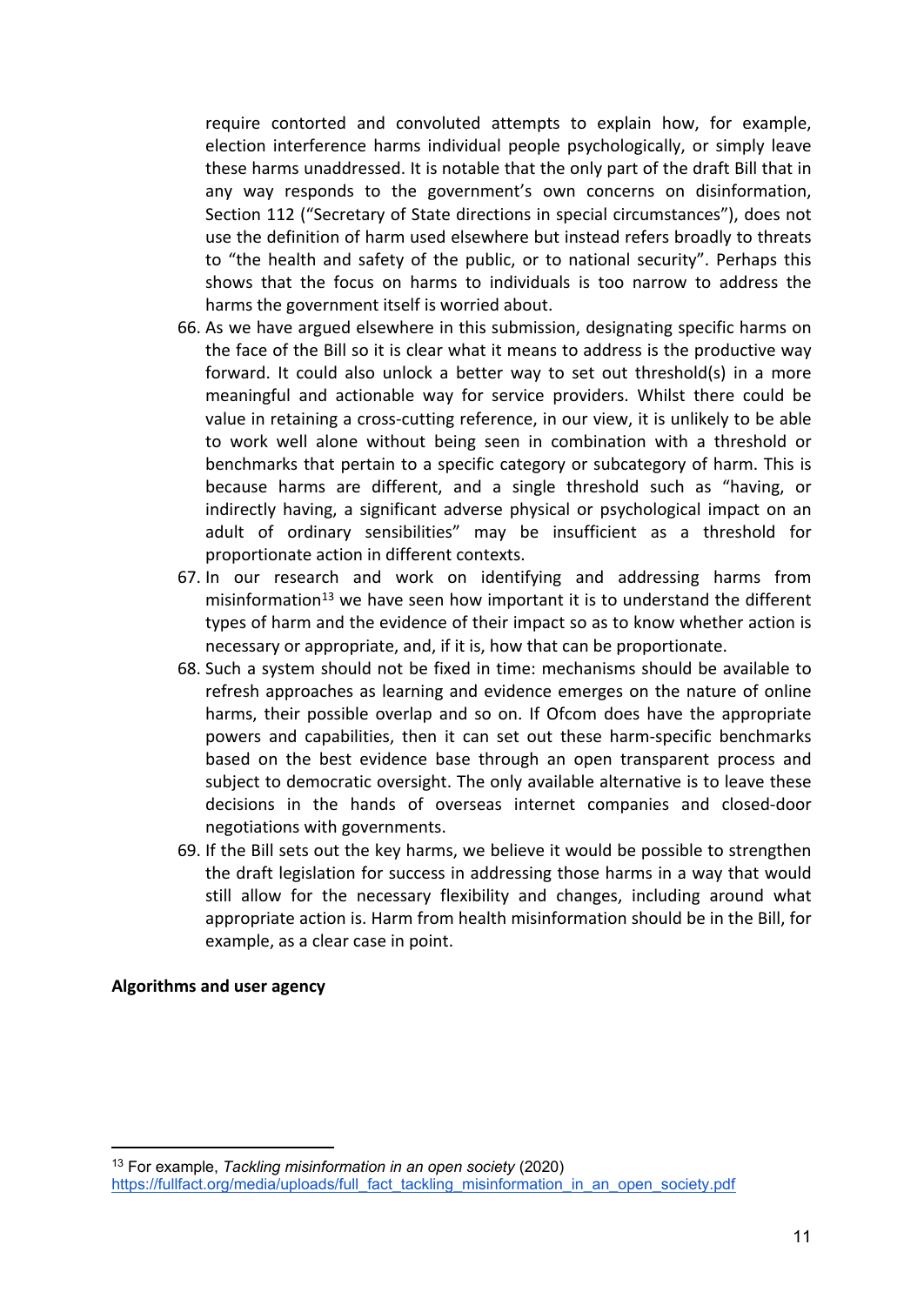**What role do algorithms currently play in influencing the presence of certain types of content online and how it is disseminated? What role might they play in reducing the presence of harmful content?**

**Are there any foreseeable problems that could arise if service providers increased their use of algorithms to fulfil their safety duties? How might the draft Bill address them?**

#### **Independent scrutiny of the algorithms of in-scope internet companies**

- 70. There are many current and foreseeable problems that could arise if service providers increase their use of algorithms. In fact, the draft Bill will encourage them to use systems that will have serious damaging unintended consequences which will be largely hidden from scrutiny. Content moderation at internet scale has to be done by machines. They cannot do this accurately, contrary to the claims of many internet companies. Error rates, even when they can be believed, are very significant. When we do get glimpses behind the curtain, the reality is shocking.
- 71. As described elsewhere in this submission, we have seen internet companies deploying algorithms that filter out content or take down posts that should not have had any action taken. Perversely, in passing this draft Bill Parliament would be requiring internet companies to rely even more heavily on technology that we already know cannot do the job. Worse than that, it doesn't provide for meaningful scrutiny of this technology or how it is used. We expect the result to be significant infringement of individuals' freedom of expression, not by design but by accident.
- 72. We describe above (see 30. and 31), how content moderation algorithms that work well can do real good, but if they malfunction, they can cause real harm. Yet the effects of content moderation algorithms are not subject to external scrutiny. The draft Bill should be amended to put in place a requirement for independent testing of safety-critical content moderation algorithms to address their unintended effects.
- 73. Unless there is some sort of independent process to verify algorithms and certify them in some way as being low risk in relation to direct harm to individuals, discrimination or as having no disproportionate impact on freedom of expression, then these harms will be perpetuated in this way.

# **The role of Ofcom**

**Is Ofcom suitable for and capable of undertaking the role proposed for it in the draft Bill?** / **Are Ofcom's powers under the Bill proportionate, whilst remaining sufficient to allow it to carry out its regulatory role? Does Ofcom have sufficient resources to support these powers?**

74. If the draft Online Safety Bill can be very significantly improved, then Ofcom could better build capabilities to fulfil its role, increasing its effectiveness over time. At this stage of progress in proposals, it would not make sense to consider a different or new regulator and, as such, every effort needs to be made to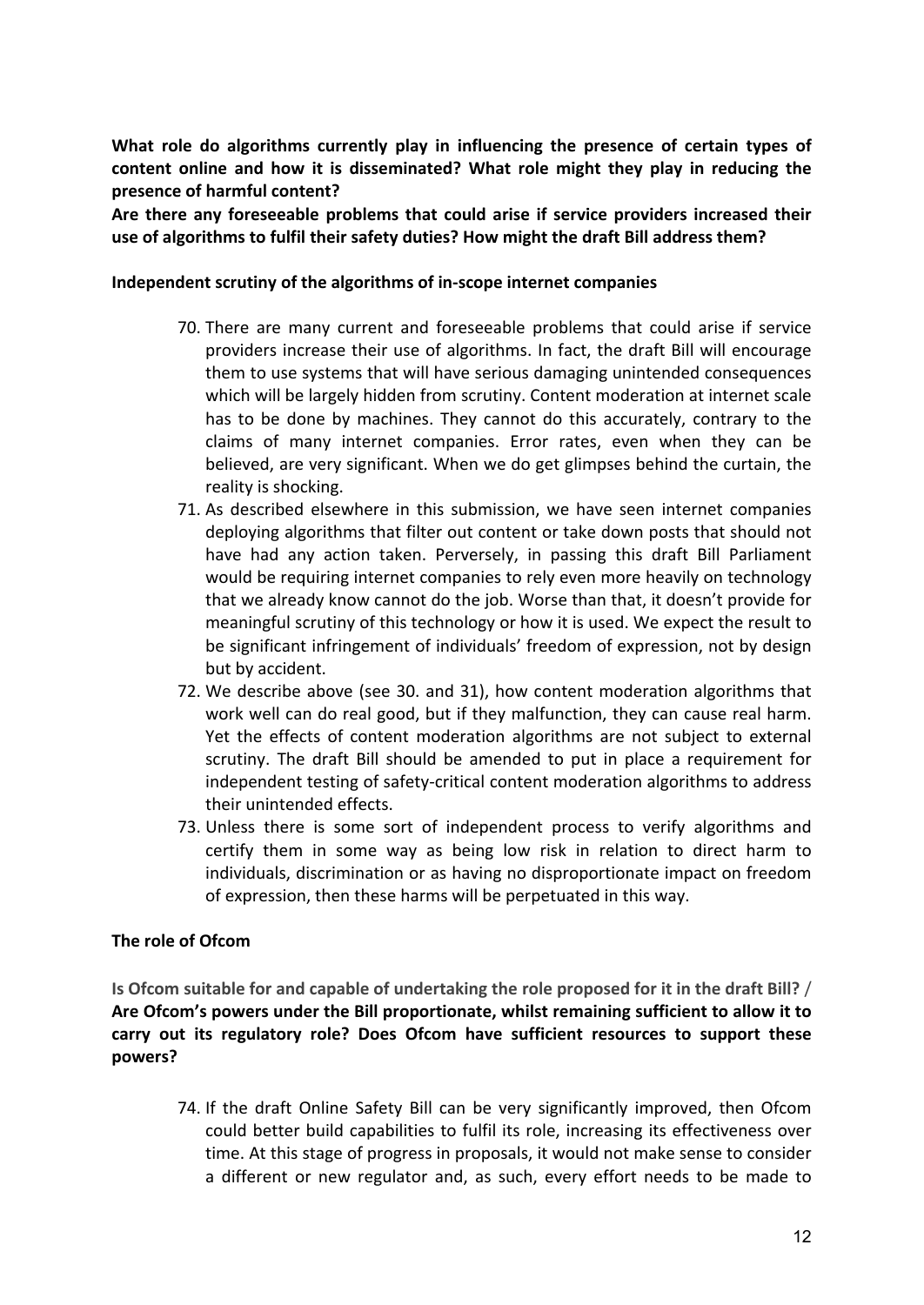ensure Ofcom can be a successful regulator both through improvements to the proposed legislation and regime as well as Ofcom developing to be institutionally fit for its new remit.

- 75. The Bill should explicitly give Ofcom responsibility for understanding the harms caused by misinformation and disinformation given that in any field of regulation, proportionate risk-based responses require an evidence base and intelligence. This would build on Ofcom's existing top class research function. Ofcom's allocated powers on obtaining information needed can be deployed to such an end, and done so with strong transparency so information is not only private to Ofcom, but builds understanding on misinformation and disinformation for all stakeholders able to play their part in taking action to address associated harms.
- 76. The Advisory committee on disinformation and misinformation (Clause 98) should have within its function an explicit remit on such an Ofcom responsibility for understanding the harms caused by misinformation and disinformation. This should be set out in addition to the other three roles envisaged for the Advisory committee in advising Ofcom on: how regulated services deal with disinformation and misinformation (98(4)(a)); transparency reports and disinformation and misinformation (98(4)(b)); and, how the regulator promotes media literacy around disinformation and misinformation (98(4)(c)).
- 77. None of the internet companies are sufficiently transparent on the action they have taken to prevent misinformation online, including Covid-19 misinformation. Because internet companies can silently and secretly shape public debate, transparency requirements must be clearer on the face of the Bill, so we can better understand what choices in-scope companies are making and why.
- 78. What is needed is real-time information on suspected misinformation from the internet companies; independent scrutiny of the use of AI by these companies and its unintended consequences (as above), and real-time information on the content moderation actions taken by companies and their effects. It is not practical that Ofcom is only largely asking for information annually, given the speed at which misinformation evolves and the speed at which information crises occur. If there is only a snapshot of the problem months later, then the harm will already have occurred: retrospective reports do not provide timely information when it is needed by Ofcom and stakeholders if online harms are to be addressed.
- 79. There are many dimensions of the Bill, such as the Codes, that will be dependent on both the powers and the resources that Ofcom has, which will determine whether the regime works well or not.
- 80. Whilst some indications of additional resourcing for Ofcom are apparent in new roles being hired, for example, it is not yet clear what future capacities are required to address many harms. There is a case for the Secretary of State to be clear as soon as possible on priority harms so that Ofcom can move to put in place capacity and others can align to play their role in effective regulation, although we believe these would better be debated and set out by parliament itself in the Bill. Even indicative priority would be helpful here.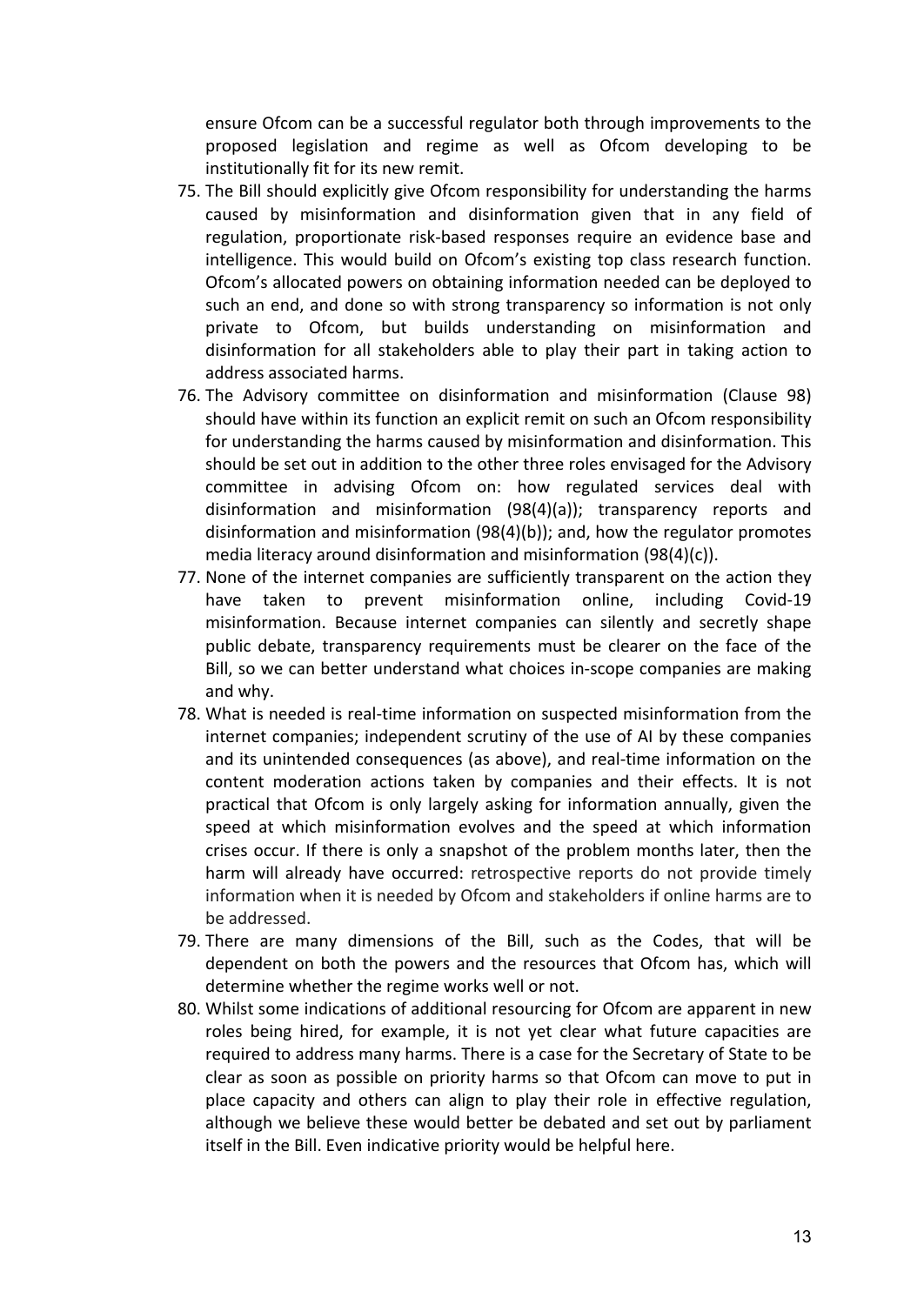81. Media literacy is a known and critical remit (indeed where Ofcom's role is the very purpose of the Bill alongside Ofcom regulating internet companies), and this is where a very significant uplift in resourcing is needed so that online media literacy is improved to the degree needed (see also media literacy, below, on ambition). This is particularly true given the current context: Online Media Literacy Strategy expenditure by the government is presently not credible. Both Ofcom and government funds on online media literacy need a very significant increase if they are each to fulfil their distinct roles in improving online media literacy. Leveraging or inspiring action by others simply will not be enough (and must be well resourced in itself), but appropriate investment in online media literacy will enable Ofcom to do what is needed and will enable whole of society support to develop).

**Are there systems in place to promote transparency, accountability, and independence of the independent regulator?** / **How much influence will a) Parliament and b) The Secretary of State have on Ofcom, and is this appropriate?** / **Does the draft Bill make appropriate provisions for the relationship between Ofcom and Parliament? Is the status given to the Codes of Practice and minimum standards required under the draft Bill and are the provisions for scrutiny of these appropriate?**

- 82. We believe that Parliament should have a fuller role than that set out in the draft Bill.
- 83. A shift to legislation that clearly identifies the specific harms it seeks to address would be far more effective legislation and would need to be regularly revisited by Parliament. If Parliament passes the current skeleton bill it will hand over powers to shape public debate to a politically appointed body subject to control by the government of the day. This is not a healthy possibility.
- 84. Full Fact believes that the powers envisaged in the draft Bill for the Secretary of State require close examination as they are too extensive and need to be narrowed in several areas.
- 85. For example, the Secretary of State's power to direct Ofcom to modify its codes of practice to bring them in line with 'government policy' (Clause 33(1)(a)) should be dropped. Ofcom's independence as regulator should not be undermined by any such provision in the Bill.
- 86. The pivotal regulation power in the Bill is set out in Schedule 4, which allows the Secretary of State to decide what services will be regulated by the Bill. We hope this provision and any future regulations will be carefully scrutinised, but it is properly a matter for primary legislation. The power given to the Secretary of State here is indefensibly broad and makes it impossible for Parliament to understand, debate, and scrutinise the effects of this draft Bill.
- 87. The unilateral power of the Secretary of State to exempt services based on nothing more than what the government considers (i.e., no advice from Ofcom, no consultation, no specified standard of evidence) is both unnecessary and unreasonable.
- 88. The power of the Secretary of State to amend the online safety objectives by regulations must make the Joint Committee wonder what point there is in scrutinising the ones in the draft Bill.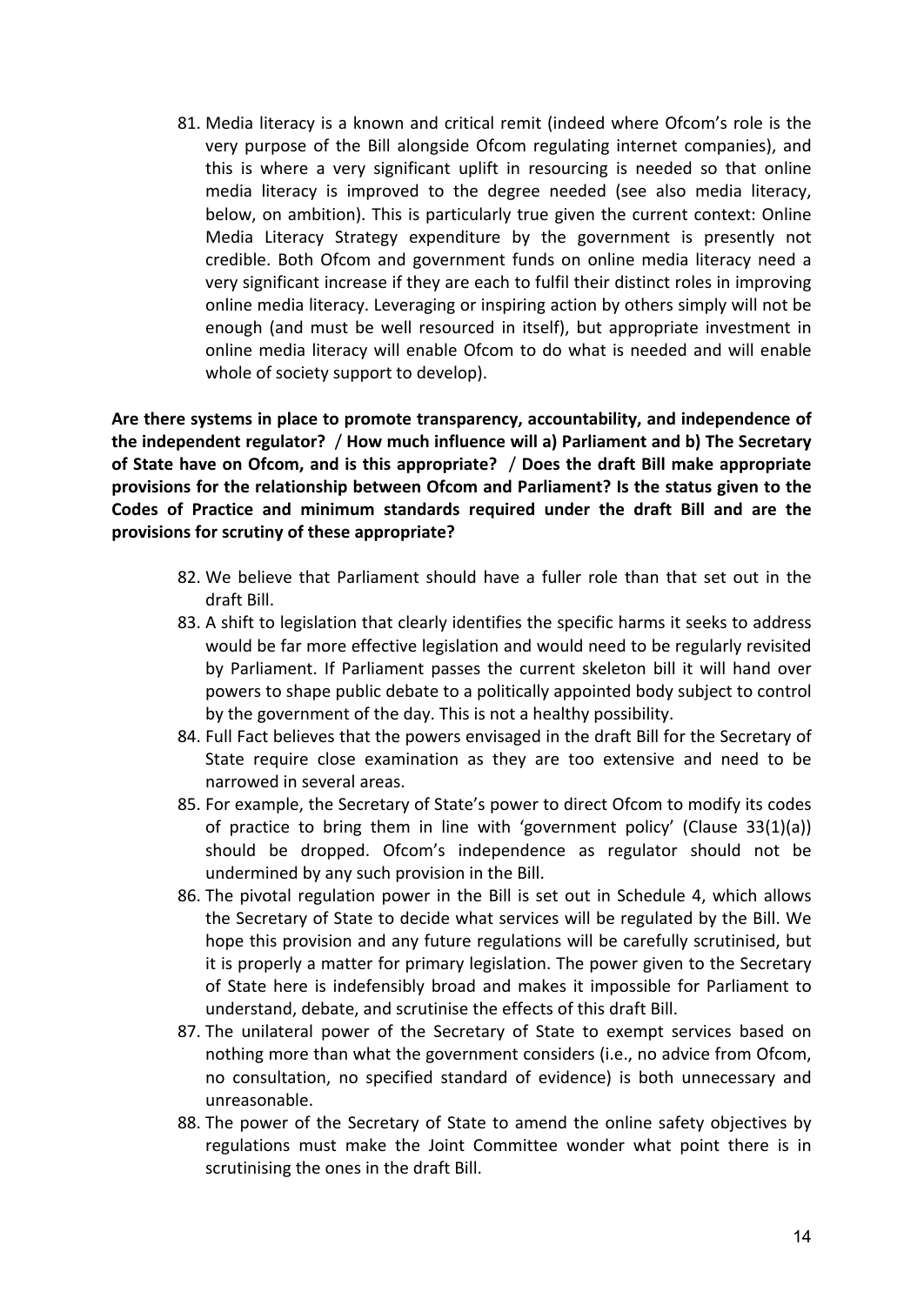- 89. Whilst many powers for a Secretary of State might be expected in an Act such as this, changes are warranted to ensure separation of roles and that the role of Parliament be strengthened, increasing its oversight and wider role, including in relation to how the framework and regime develops into the future. Every major regulation power in the draft Bill needs scrutiny. Most of these deserve to be replaced with either primary legislation, stronger parliamentary oversight of changes, or more specific conditions for the use of the powers.
- 90. The Bill should allow the regulator the space to take decisions based on the available evidence. A case in point is the areas referred to in Clause 12, Ofcom should have enough powers to address threats to public safety, public security and national security.
- 91. If Ofcom is to have such powers, it needs the confidence of all sections of society, and it needs independence baked into its constitution. Many public bodies of similar sensitivity report directly to Parliament and are appointed subject to some form of parliamentary approval. The appointment of the head of the National Audit Office requires agreement from the Chair of the Public Accounts Committee. In the case of the Electoral Commission, the political balance of the Commission itself is subject to rules laid down in legislation, and the appointments process is the responsibility of a Speaker's Committee. Ofcom needs a clear legislative framework and strong protection for its independence and impartiality in law if it is to take on this new role. These examples illustrate that both are very much weaker than for comparable public bodies.
- 92. Finally, nothing in this draft Bill prevents any future government from bypassing both parliament and Ofcom and leaning on the internet companies directly to change their policies and practices. We have already highlighted how this can lead to censorship-by-proxy without an open democratic transparent process.
- 93. The Online Safety Bill should include some form of reporting requirement for the government to publish details of all efforts it makes to influence internet company decisions about specific items of content, specified accounts or their terms of service (this could recognise the necessity for a limited time delay in the case of content considered national security sensitive, perhaps subject to review by an appropriate committee).

#### **Are the media literacy duties given to Ofcom in the draft Bill sufficient?**

#### **The need for more and better media literacy than set out in the draft Bill**

- 94. Given that the Online Safety Bill is in purpose and scope a law about how the regulator regulates internet companies and how the regulator goes about media literacy, the new regime could be a huge opportunity for transforming media literacy in the UK in the digital era. However, the ambition is presently not sufficiently clear.
- 95. The draft Online Safety Bill gives Ofcom powers on requiring transparency from service providers on what they are doing to improve the media literacy of their users and how they are evaluating the effectiveness of such action, and Ofcom can provide guidance on those efforts. Some additional transparency on what platforms are doing, plus this guidance, do not amount to a massive step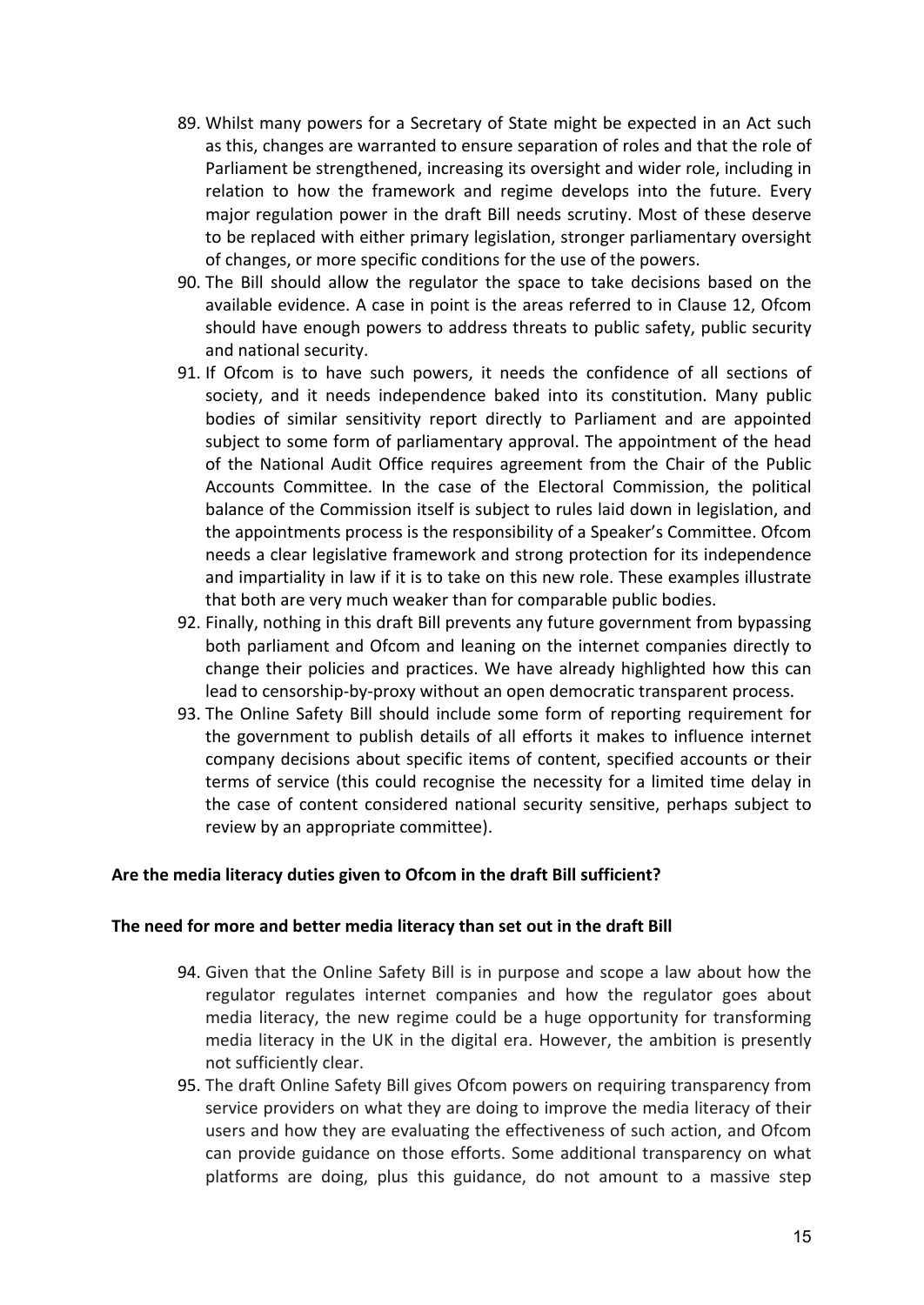change and could mean just more of the same: platforms reporting a lot of activity without much evidence that such efforts are solutions commensurate with the problems.

- 96. The draft Online Safety Bill requires that Ofcom 'carry out, commission or encourage educational initiatives designed to improve the media literacy of members of the public'. Again, either through its own action, or what it leverages and inspires from others, will what Ofcom does be of a scale needed, will it play its full part? The pandemic has reminded us again that providing good information proactively is an effective way to limit the damage bad information can do. With audiences fragmenting, our public bodies need to gear up to do this at a much larger scale than in the past.
- 97. Ofcom does very good work on media literacy. Yet it is limited in impact: its research on the state of play and what works is very useful, but Ofcom's direct and indirect action needs to translate into accelerated progress—real world difference—and that means resources and initiatives must add up to enough to move the dial.
- 98. Ofcom's media literacy activity is presently focused on generating an evidence base of UK adults' and children's understanding and use of electronic media and sharing that evidence base within the regulator itself and with external stakeholders. The Bill needs to clarify to what extent Ofcom's research into people's media literacy needs should play a role in shaping public policy or provide other organisations and agencies with evidence that informs what they do in their initiatives. That would also make it easier to envisage what will or needs to be different in the new regime of the eventual Online Safety Act.
- 99. Ofcom's research must go beyond the state of play to more of what works and setting out a concrete action agenda that emerges from the evidence on interventions. For example, if Ofcom's research released in April this year tells us 24% of UK adults did not consider the potential trustworthiness of online information at all, this is important to know. But even more important would be Ofcom's informed recommendations, for example, about what the internet platforms it will soon regulate could, or indeed should, do to change that, alongside action by others.
- 100. There are many areas in the media literacy provisions requiring scrutiny, deliberation and changes on the face of the Bill. Overall, to "Promote" and "Improve" media literacy do not necessarily give us a clear notion of the outcomes being sought. What level of improvement and on what key measures are unclear. Without clear ambition from government and authorities such as the regulator it is not apparent what the shared project is. Taking the same Ofcom research figure above, that 24% of UK adults did not consider the potential trustworthiness of online information, what might be the target ambition? Should we not be aiming for that figure to be practically all something around 3%? By when? And what is the collective assessment of what it might take to help people to do that?
- 101. It is difficult to envisage internet platforms playing a full part in media literacy without some shared sense of destination at a national level: of what media literacy levels are being worked towards. The Online Safety Bill and the annual plans of the Online Media Literacy Strategy could change that. At present there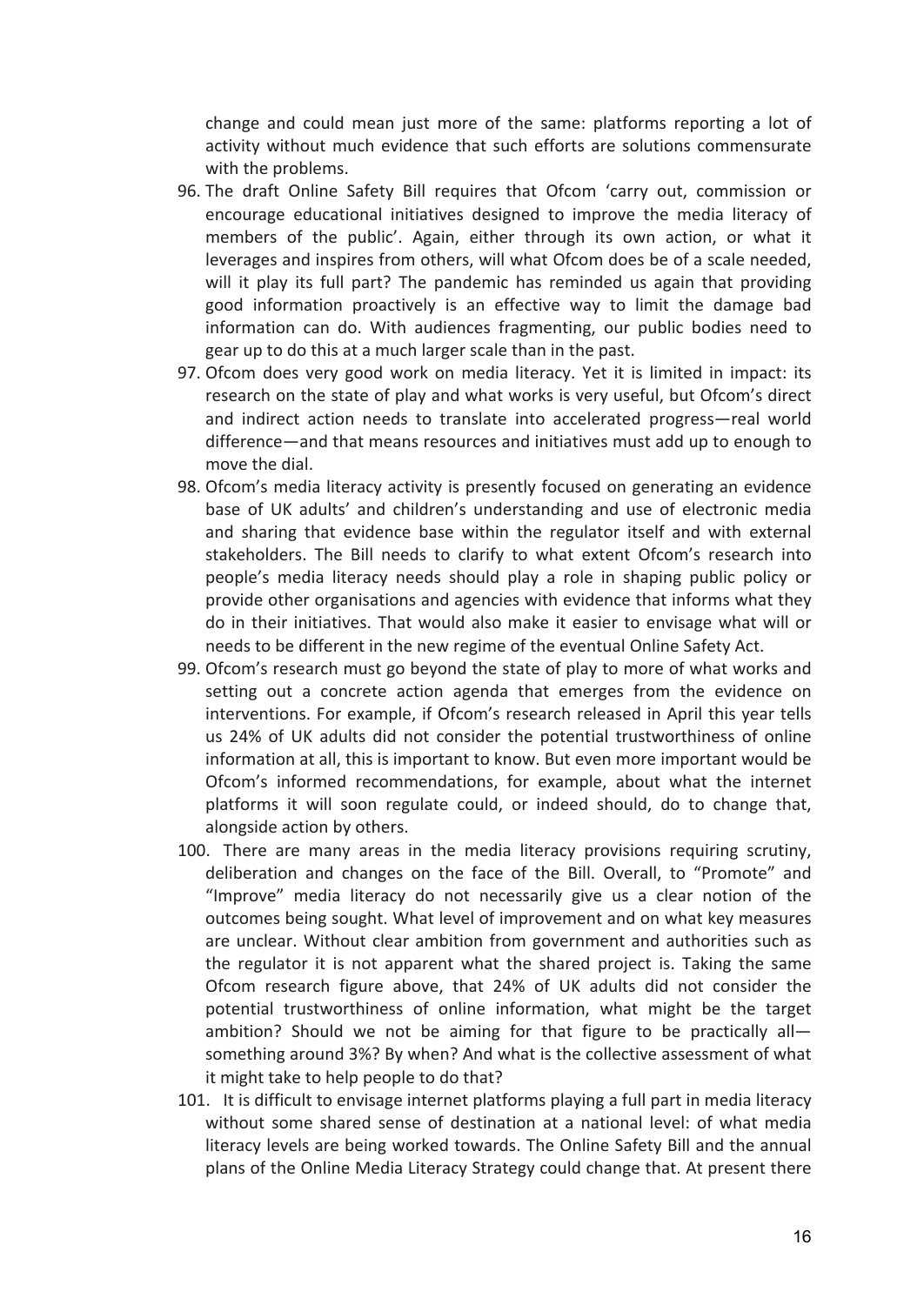is very little substance on what Ofcom's role will be in practice on preparing guidance "about the evaluation of educational initiatives"; "about the evaluation, by providers of regulated services, of any actions taken by them in relation to those services to improve the media literacy of members of the public"; "about the evaluation, by persons [i.e. the platforms] developing or using technologies and systems"; and 'of the effectiveness of those technologies and systems in improving the media literacy of members of the public."

- 102. This Bill in its present draft is not ambitious enough on media literacy in the digital era. This risks a situation developing where Ofcom has low ambition, will or lacks leverage to actually improve this nation's media, digital and misinformation literacy. Whilst much of this does not need to be in legislation, some changes are warranted to make sure real progress is made over time.
	- 103. Strengthening media literacy in this Bill would be part of the freedom of expression, citizen-supporting methods of tackling the problems in our information environment: whether navigating the everyday misinformation that comes with a democracy or more harmful misinformation.

**In addition to the above answers to questions the Joint Committee has invited submissions to include, Full Fact raises concerns about the necessity to enhance the role of the public for any resulting Act and regime to succeed:**

### **Enhancing the role of the public under the Online Safety Bill and new regime**

- 104. Full Fact believes the draft Online Safety Bill and resulting regime would be more effective if the legislation and associated arrangements strengthened the role of the public in various ways.
- 105. The process throughout must be inclusive and diverse with citizens and civil society participation both as the legislation is developed and in the resulting regulatory regime.
- 106. Significant and continuous debate in Parliament and beyond with the public is needed on these measures given the potential wide-ranging implications and to ensure the resulting regime reflects the concerns of the public, for example in relation to harmful misinformation (see below).
- 107. As above, under Transparency requirements, there should be provision to ensure public transparency to citizens by default. Whilst Ofcom should have the legal powers to access information it needs, the draft Bill is not clear on the extent of accountability to the public when it comes to information required.

#### **Citizen voice and participation**

108. Citizens should have an ongoing voice in shaping the new regime so that it can be effective. A number of civil society groups are increasingly engaging with their supporters affected and/or concerned around harms online and it is encouraging that some parliamentarians and committees are also reaching out directly to the public and those that represent many groups affected. There is